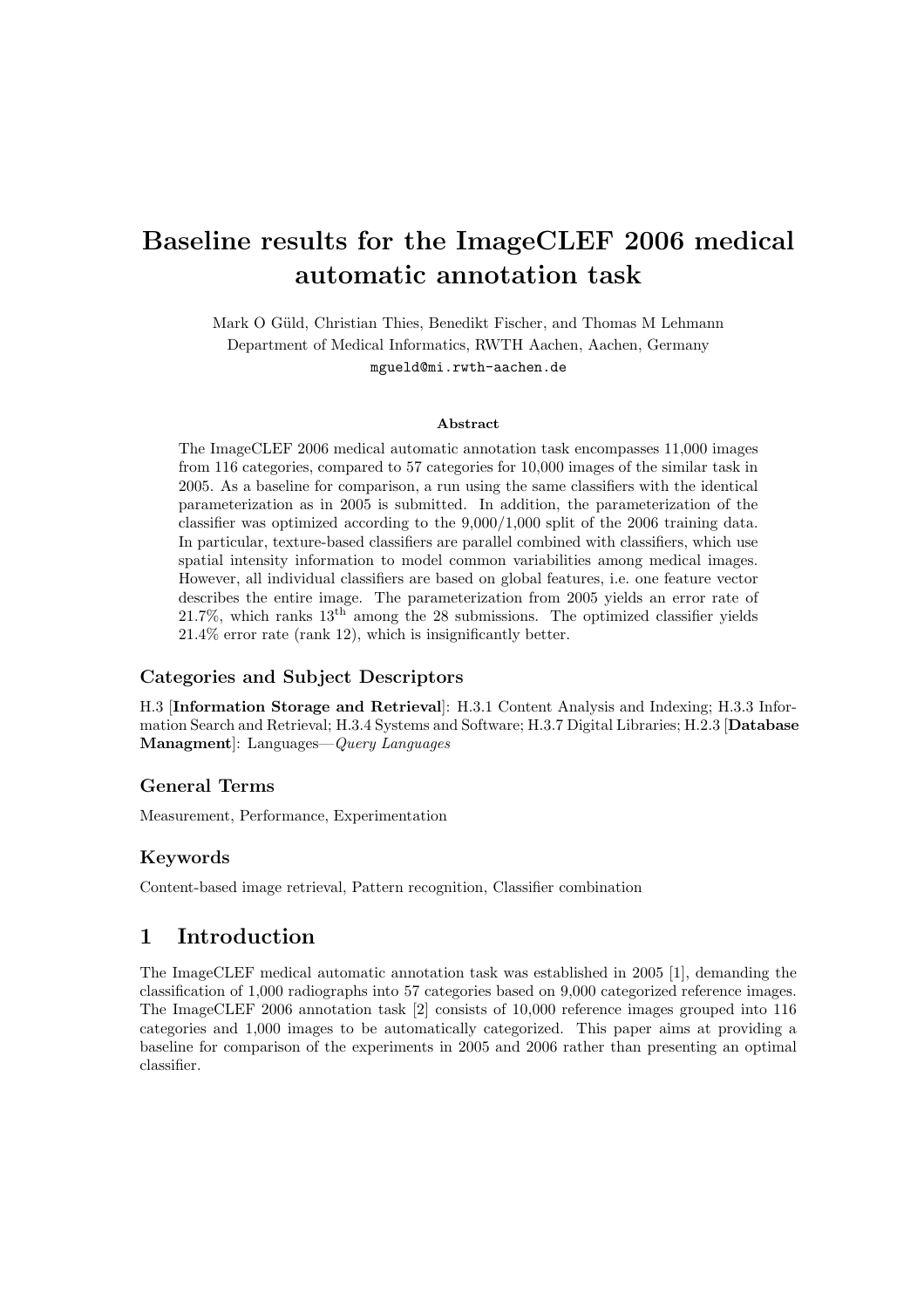## 2 Methods

#### 2.1 Image Features

The content of a medical image is represented by texture features proposed by TAMURA ET AL. [3] and CASTELLI ET AL. [4], denoted as TTM and CTM, respectively. Down-scaled representations of the original images were computed to  $32 \times 32$  and  $X \times 32$ , pixels disregarding and according to the original aspect ratio, respectively. Since these image icons maintain the spatial intensity information, variabilities which are commonly found in a medical imagery are modelled by the distance measure. These include radiation dose, global translation, and local deformation. In particular, the cross-correlation function (CCF) which is based on Shannon and the image distortion model (IDM) suggested by Keysers et al. [5] is used. In particular, the following parameters were set:

- TTM: texture histograms, 384 bins, Jensen-Shannon divergence
- CTM: texture features, 43 bins, Mahalanobis distance with diagonal covariance matrix  $\Sigma$ .
- CCF:  $32 \times 32$  icon,  $9 \times 9$  translation window
- **IDM:**  $X \times 32$  icon, gradients,  $5 \times 5$  window,  $3 \times 3$  context

## 2.2 Classifiers

The single classifiers are combined within a parallel scheme, which performs a weighting of the normalized distances obtained from the single classifiers  $C_i$ , and applies the nearest-neighbordecision function  $C$  to the resulting distances:

$$
d_{\mathbf{c}}(q,r) = \sum_{i} \lambda_i \cdot d_i(q,r) \tag{1}
$$

where  $\lambda_i$ ,  $0 \leq \lambda_i \leq 1$ ,  $\sum_i \lambda_i = 1$  denotes the weight for the normalized distance  $d_i(q, r)$  obtained from classifier  $C_i$  for a sample q and a reference r.

#### 2.3 Submissions

Based on a combination of classifiers used for the annotation task in 2005 [6], a run using the exact same parameterization is submitted. Additionally, a second run is submitted which uses a parameterization obtained from an exhaustive search (using a step size of 0.05 for  $\lambda_i$ ) for the best combination of the single classifiers. For this purpose, the development set of 1,000 images is used and the system was trained on the remaining 9,000 images.

## 3 Results

All results are obtained non-interactively, i.e. without relevance feedback by a human user. Table 1 shows the error rates in percent obtained for the 1,000 unknown images using single k-nearest neighbor classifiers and their combination for both  $k = 1$  and  $k = 5$ . The error rate of 21.4% ranks 12th among 28 submitted runs for this task. The weights that were optimized on the ImageCLEF 2005 medical automatic annotation task (10,000 images from 57 categories) yield an error rate of  $21.7\%$  and rank  $13<sup>th</sup>$ .

## 4 Discussion

The comparability of similar experiments such as ImageCLEF 2005 and ImageCLEF 2006 is difficult since several parameters such as the images and the class definitions were changed. In general, the difficulty of a classification problem is proportional to the error rate, increases with